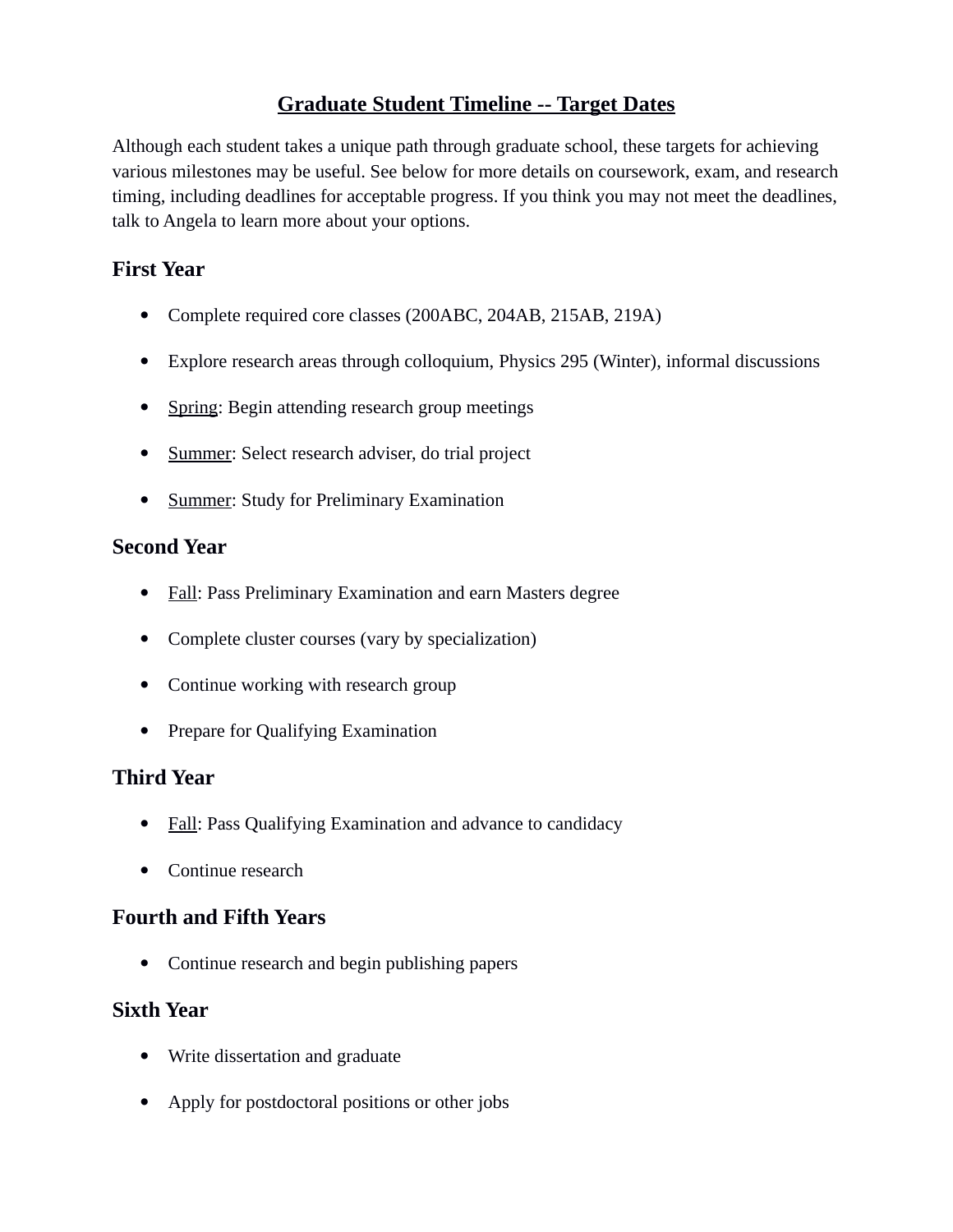# **Coursework**

### Normal progress

Core classes (200ABC, 204AB, 215AB, 219A) - first year

Cluster classes (vary by specialization) - second year

#### Possible reasons for exceptions

Taking missing undergraduate coursework in first year in place of some core classes

Taking advanced classes in first year if exempted from some core classes

Delaying one or more core classes to the second year in order to take research-related courses that are not offered each year or are particularly valuable in starting research

### Deadlines for acceptable progress

Completing core classes (200ABC, 204AB, 215AB, 219A) - second year

Completing cluster classes (vary by specialization) - third year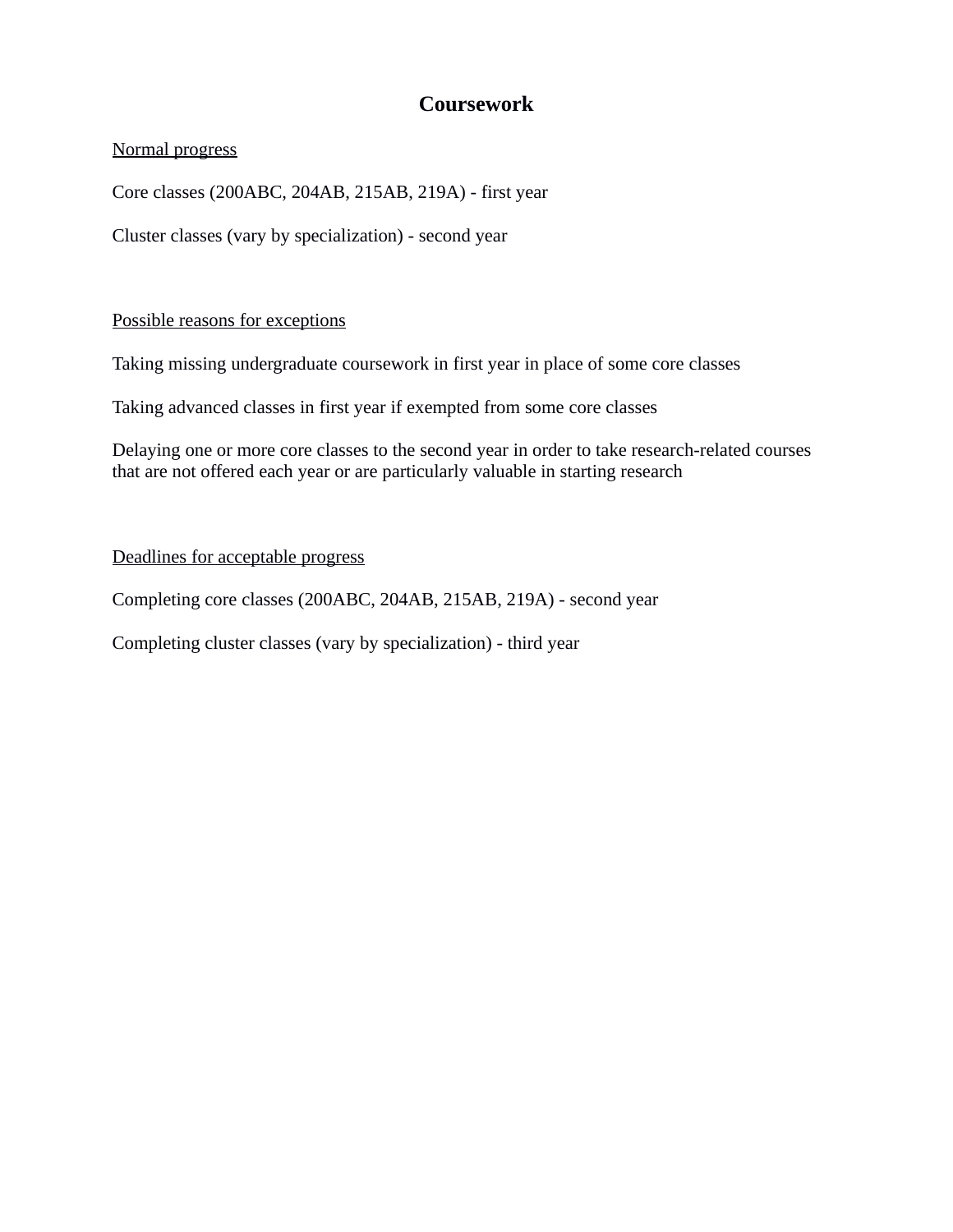## **Exams**

### Normal progress

Preliminary examination - pass at beginning of second year

Qualifying examination - pass by December of third year

Possible reasons for exceptions, qualifying examination

Required cluster courses not available before December deadline

Difficulties scheduling a date that works for entire committee

Change of research area after winter of the second year

#### Deadlines for acceptable progress

Preliminary examination - pass at beginning of third year. In rare cases students may receive a one-year extension to the beginning of the fourth year.

Qualifying examination - attempt by June of third year; pass before the beginning of the fourth year. A student who receives an extension on the preliminary exam should pass the qualifying exam by June of the fourth year. *The qualifying exam deadline has financial consequences, which are especially strict for international students.*